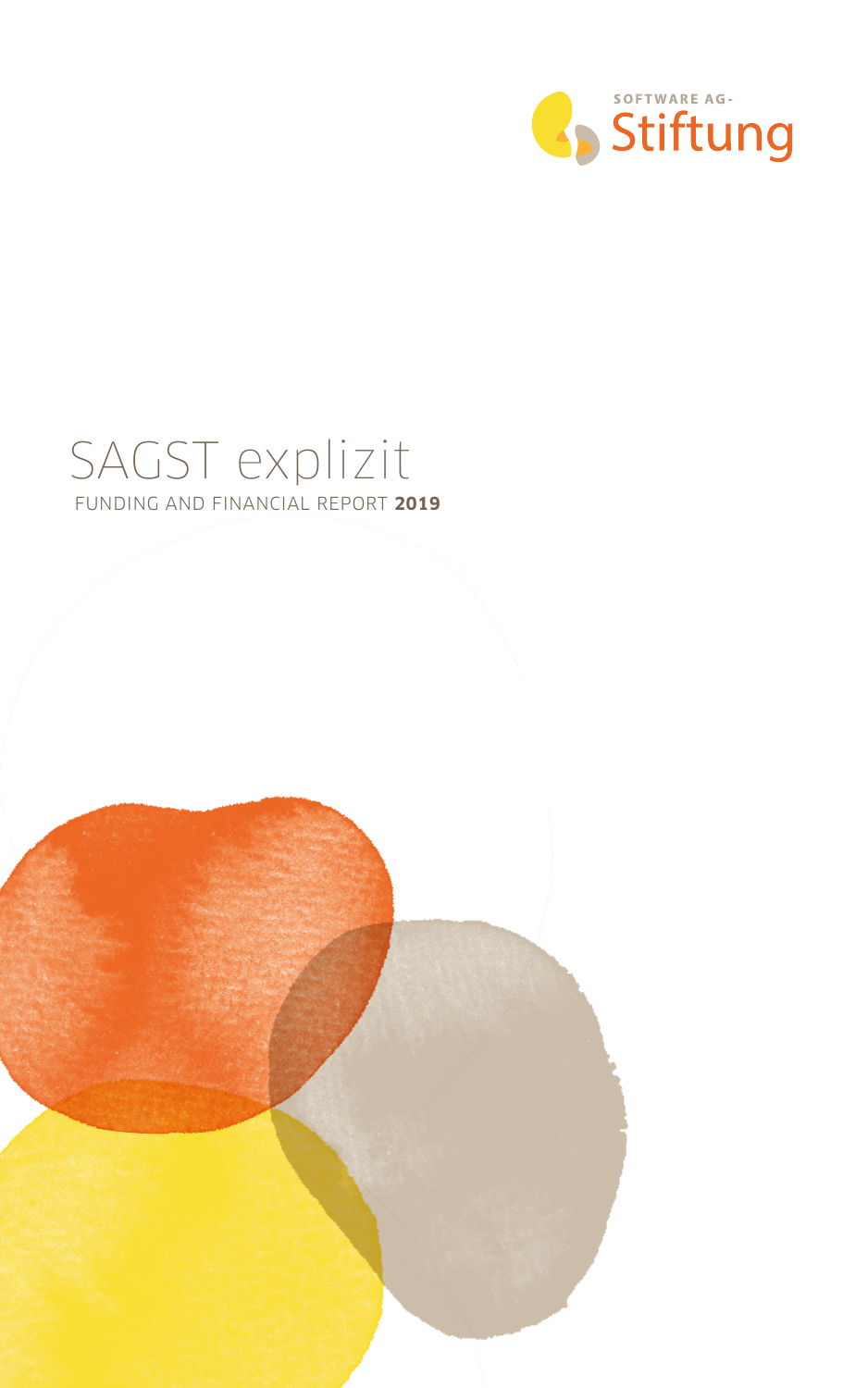# PROJECT FUNDING – FACTS & FIGURES 2019

In the 2019 reporting year, the Board of the Software AG Foundation (SAGST), after examining 416 received grant applications, awarded **246 grants totaling 24.5 million euros**.

The foundation, which has been creating healing impulses for people, nature, and knowledge in Europe and Brazil since 1992, also finances scientific research – especially in the field of anthroposophical medicine. In 2019 SAGST supported endowed chairs, professorships, and academic institutions with **14.68 million euros**. This constituted around **60 percent of its total grant activity**.



In addition to these donations, SAGST's activities also include intensive project management and project consulting. The costs for these contribute to the total amount of project expenditures.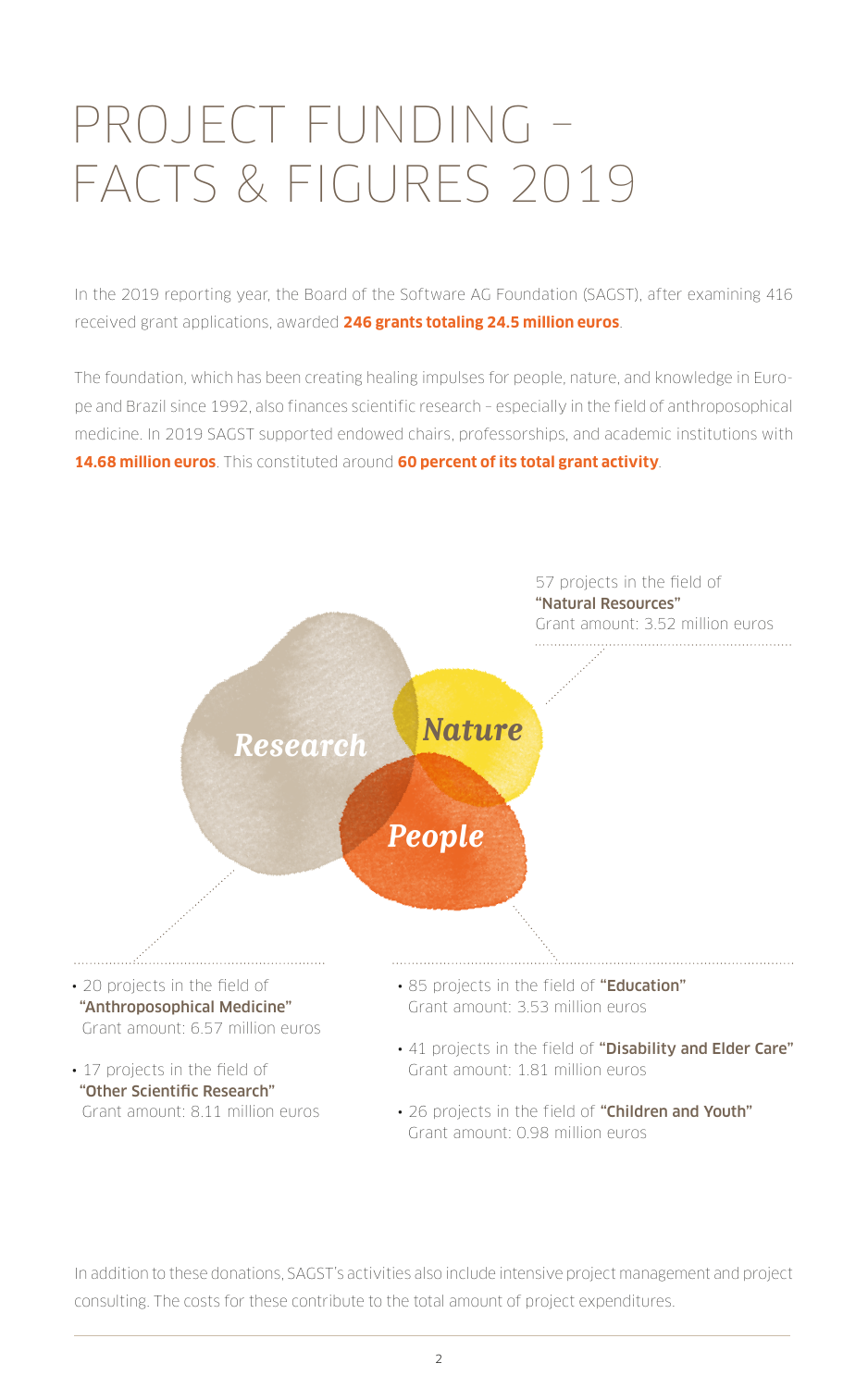# FINANCES – FACTS & FIGURES 2019

The **assets of the Software AG Foundation** are to be preserved undiminished, in accordance with § 4 of the foundation's constitution. These assets consist of the value of the stocks of the Software AG company, which were transferred to SAGST in 1992 when the foundation was established, plus financial donations and small-scale contributions made since then.

In 2019, the annual financial statements showed **endowment capital of 140 million euros** as of 31 December. The total **asset value** was around **1.1 billion euros,** calculated on the basis of the endowment capital to be preserved in future, the nominal capital surplus and hidden reserves.

To offset inflation-based devaluation and thus to secure the foundation's assets, SAGST annually diverts a certain amount from investment reallocation into the foundation capital. This amount is based on the inflation rate of 1.4 percent and amounted to 1.9 million euros in the 2019 financial year.

|                                                          | 31.12.2018 | 31.12.2019<br>million euros million euros |
|----------------------------------------------------------|------------|-------------------------------------------|
| Foundation capital 01.01.                                | 135.6      | 138.2                                     |
| Increases to foundation capital (inflation compensation) | 2.6        | 1.9                                       |
| Foundation capital to be maintained, as of 31.12.        | 138.2      | 140.1                                     |
|                                                          |            |                                           |
| Investment reallocation                                  | 160.1      | 168.1                                     |
| Reserve funds                                            | 43.3       | 48.3                                      |
| Nominal capital surplus (without hidden reserves)        | 203.4      | 216.5                                     |
|                                                          |            |                                           |
| Hidden reserves                                          | 734.9      | 744.0                                     |
| <b>Asset value</b>                                       | 1,076.5    | 1,000.4                                   |

Discrepancies in the sums are due to rounding.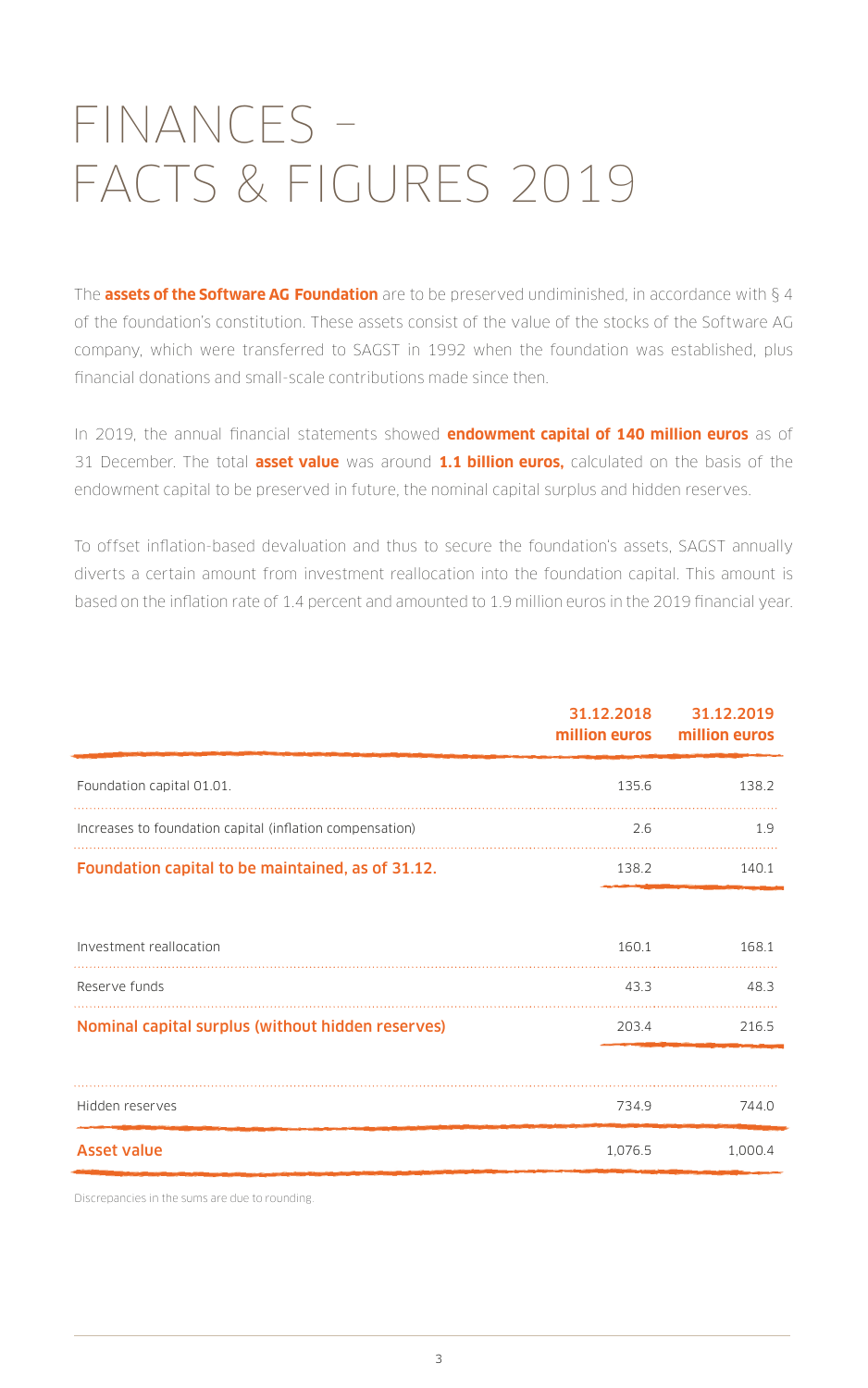# FINANCES – FACTS & FIGURES 2019

The **financial statement** shows the origin and use of the funds according to individual, taxdiscernible spheres.

|                            | 2018<br>million euros | 2019<br>million euros |
|----------------------------|-----------------------|-----------------------|
| <b>Project funding</b>     |                       |                       |
| Revenues                   | 1.4                   | 0.6                   |
| Expenditures               | $-27.8$               | $-33.3$               |
|                            | $-26.4$               | $-32.7$               |
| <b>Asset management</b>    |                       |                       |
| Revenues                   | 46.0                  | 56.6                  |
| Expenditures               | $-23.3$               | $-12.0$               |
|                            | 22.7                  | 44.6                  |
| <b>Business operations</b> |                       |                       |
| Revenues                   | 0.14                  | 0.15                  |
| Expenditures               | $-0.09$               | $-0.09$               |
|                            | 0.05                  | 0.06                  |
|                            |                       |                       |
| <b>Annual results</b>      | $-3.6$                | 11.9                  |

Discrepancies in the sums are due to rounding.

The **annual result** of 11.9 million euros is calculated by offsetting the respective results from project support, asset management and business operations. The **total project support** expenditure of 31.7 million euros was distributed exclusively in accordance with the purposes foreseen in the foundation constitution. Discrepancies in the sums are due to rounding.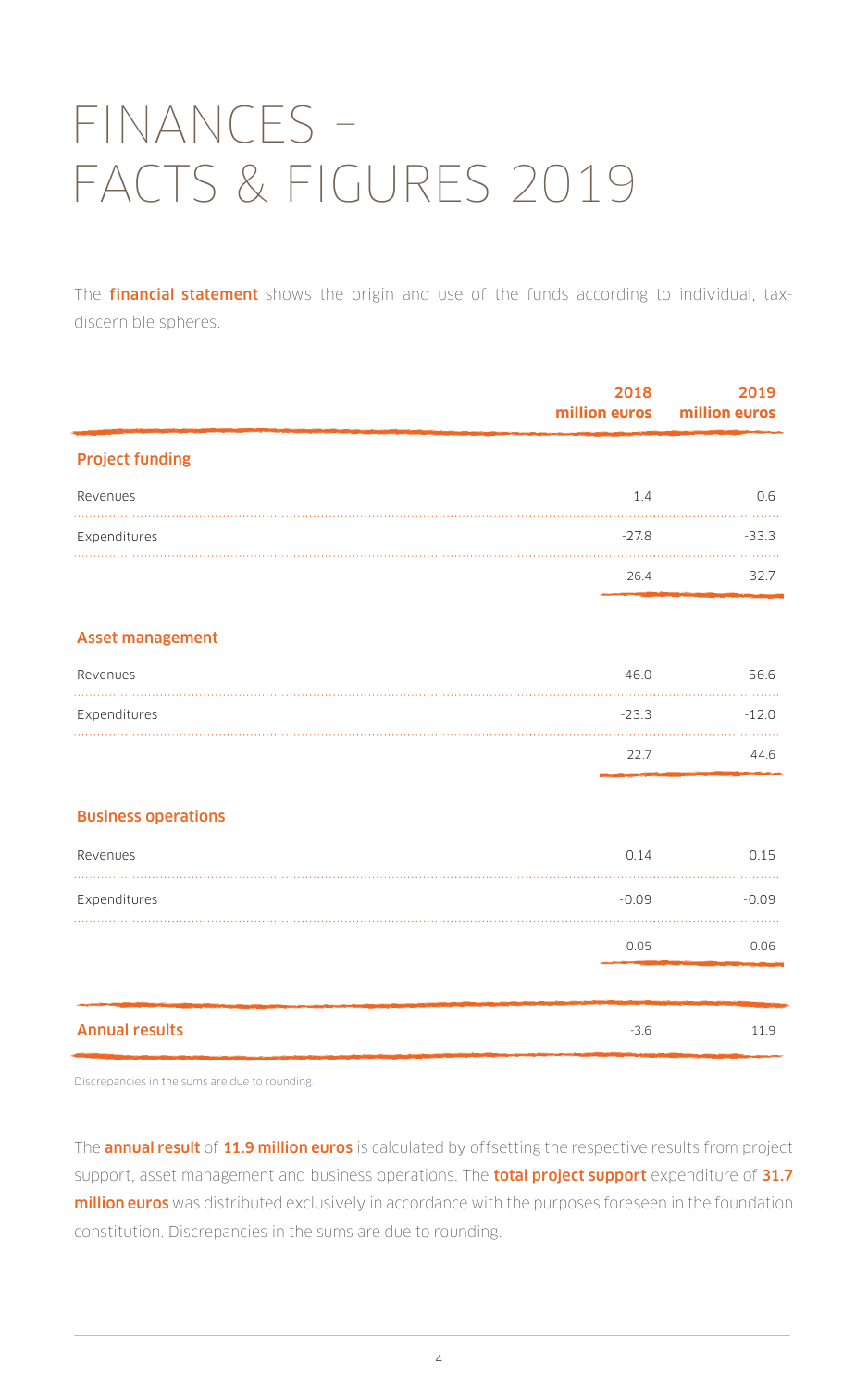# ASSET DISTRIBUTION AS OF 31.12.2019

With **almost 1.3 billion euros in assets** (June 2020), SAGST is one of the largest foundations in Germany. Our investment philosophy is characterized by the principle of direct participation. Therefore, the **allocation of the foundation's assets** is focused on direct investments in companies, securities and real estate.

The asset management team has the task of preserving the assets of the foundation in real terms over the long term and of generating adequate income to fulfil the foundation goals. In addition, we aim to limit fluctuations in the assets, even within each business cycle. For diversification, the asset allocation is divided into four **investment classes.**



The most prominent asset class, with 61.7 percent of the allocation of the foundation's assets, is direct investment in companies, of which the stake in the Software AG company is by far the largest. Securities investments, in the form of a special market fund with equities and bonds, represent the second investment class with a total of 21.4 percent of the total allocation. The third investment class includes real estate investments with 15.4 percent of the foundation's assets. Finally, the fourth investment class is made up of so-called mission investments. These are investments in companies or real estate with close links to the foundation's goals. However, their share of the overall allocation is rather small, since some of these investments are already included in other asset classes, some of which are attributed to project support.